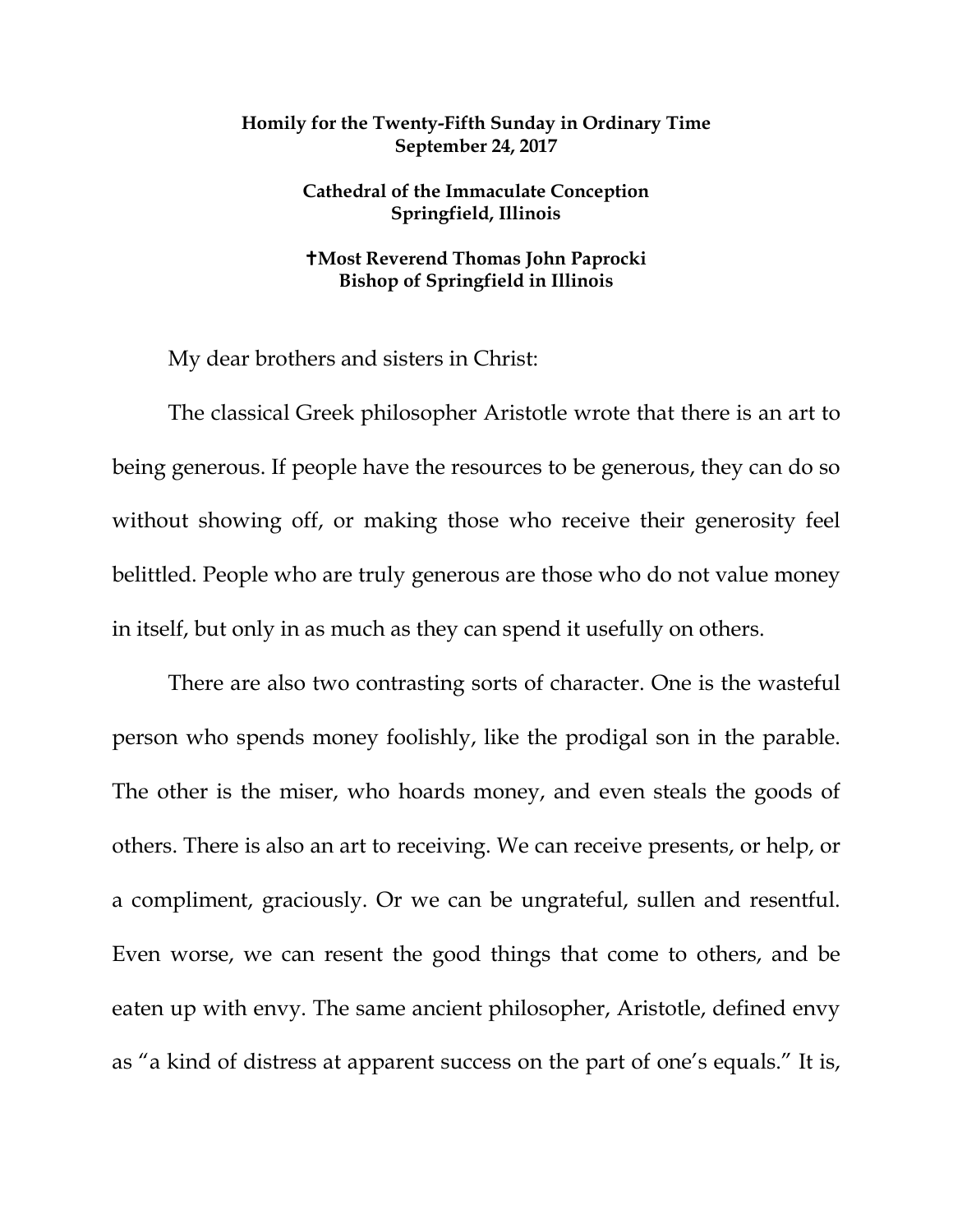then, feeling put out, or even bitter, at the good that happens to other people, especially people close to us, or of the same group. The ancient world had a special term for this: it was called the "evil eye."

In the Greek of today's Gospel reading, at the end of the story the landowner asks the grumbling worker, "have you got the evil eye because I am generous?" Our modern translation renders this as, "Are you envious because I am generous?" In Mark's Gospel, Jesus lists the "evil eye" of envy as one of the things that come out of people to make them unclean. There was much superstition attached to this phrase, but in the New Testament it is a vivid image for intense envy and resentment. This was thought to show itself in people's looks, just as we might say "green with envy."

So in the Gospel reading we have the contrast of the generosity of the landowner and the envious reaction of the laborers. We might see the landowner as representing God, and the workers as the people of the Old Testament. The Jewish people had labored under the law of Moses for many centuries, and now that Jesus was also bringing in the Gentiles to be saved, some of them felt a certain resentment. Certainly Paul's letters show us that there were disputes between Jewish Christians and those who were

2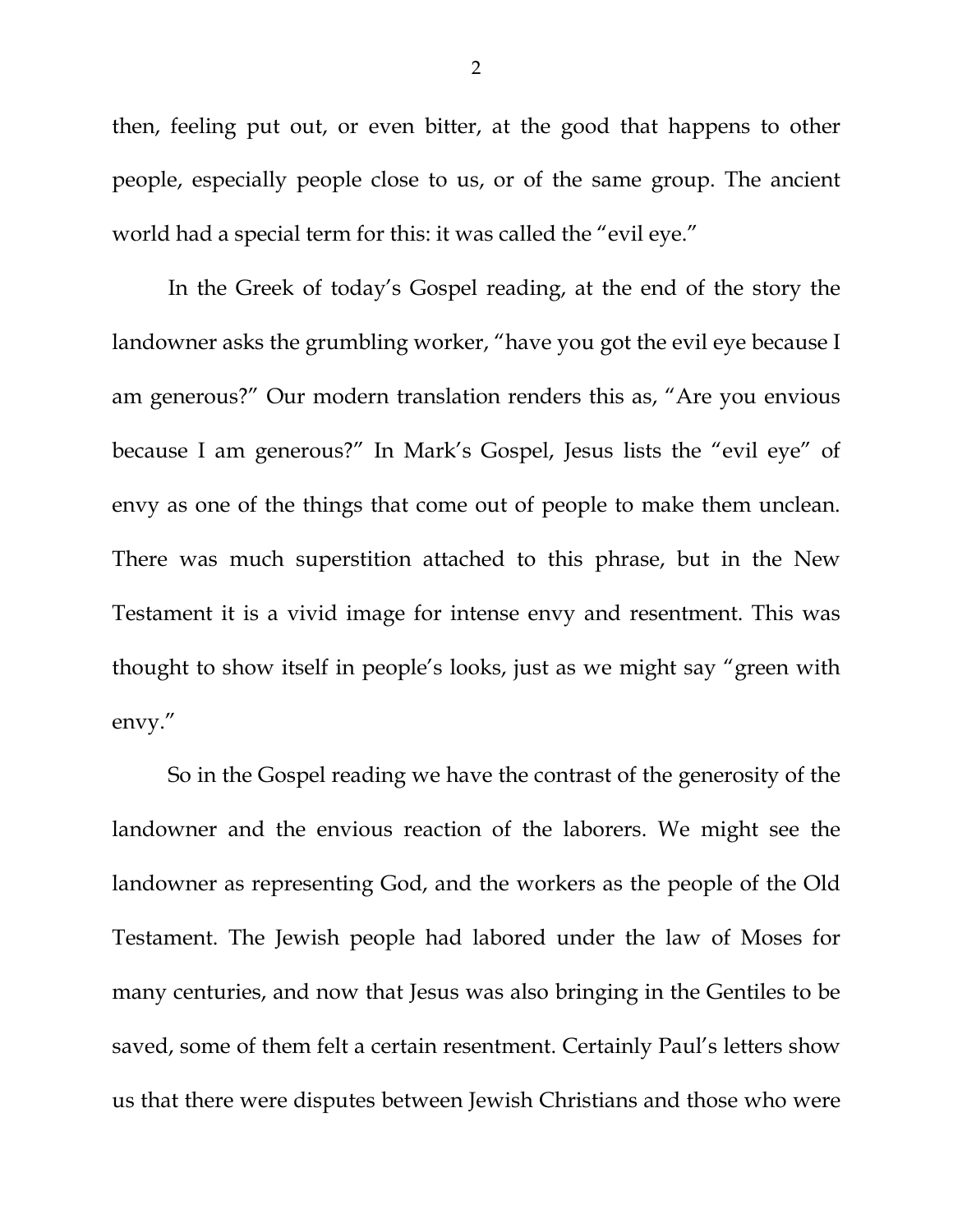converted from paganism. Such tensions would be natural in the formation of a new society. Perhaps the parable is a warning against being blinded by tensions such as this.

But the parable has a wider application than the early Church. We may at times react against the injustice that we see in the world, and often we are right to do so. There is a proper sense of indignation when we see a real injustice done. However, as far as our relations with God go, we have no cause for envy. Like the landowner in the parable, God bestows gifts to people according to the divine will, and everyone has been given some gift. The basic gift is, of course, life. Without that, we would have nothing either to complain about or to rejoice in. As Saint Paul asks the Corinthians in this regard, "What do you possess that you have not received?" (1 Corinthians 4:7).

Envying other people's money, good looks, fame, or even spiritual gifts, does nothing except to corrode the character of the person doing the envying. Thinking about the gifts we have been given ourselves, and being grateful for them, is more positive and more gracious. We can also rejoice in the gifts that God gives to others. As members of the Church, we are all part of the same body, and can therefore share in each other's gifts. So

3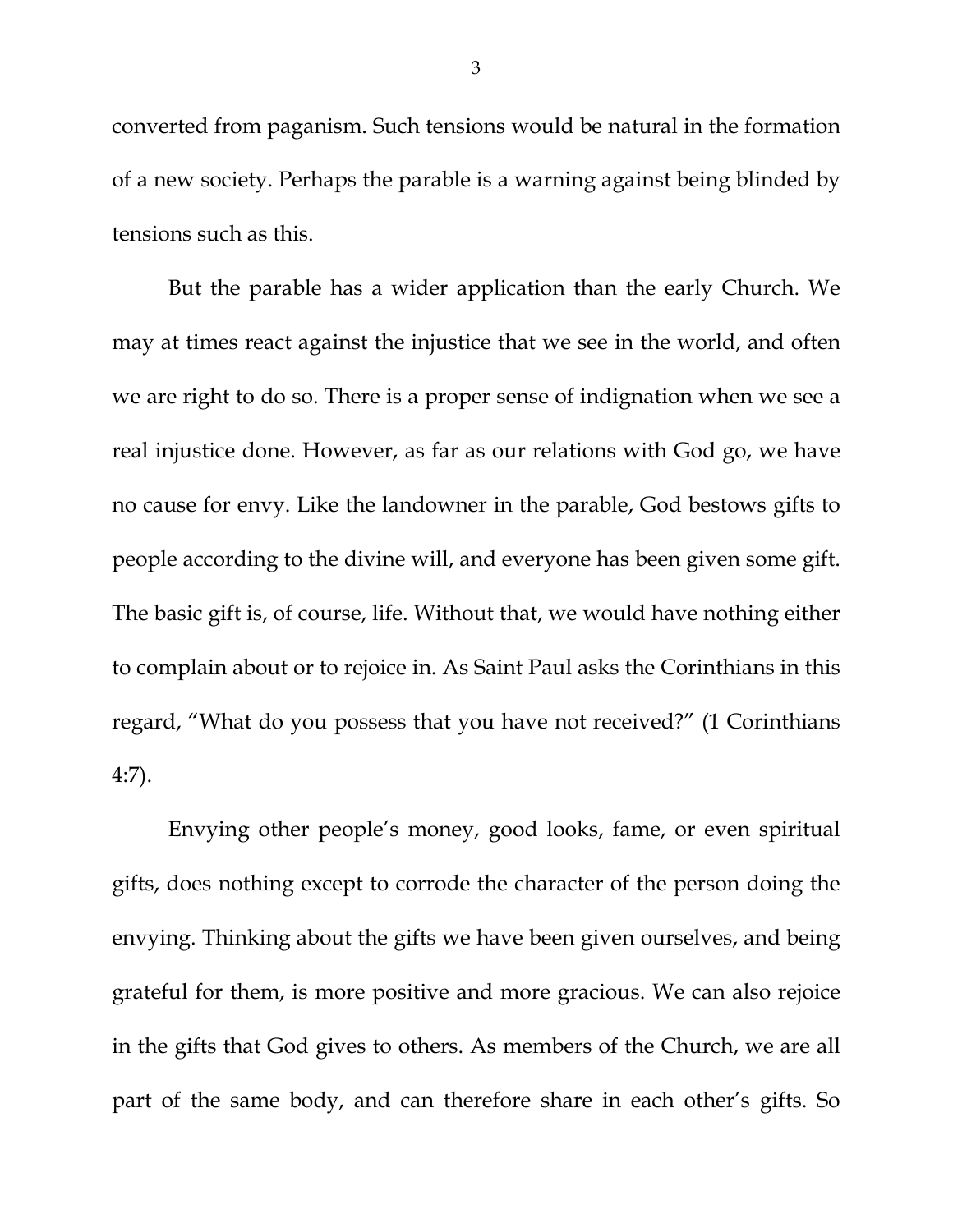rather than begrudging God's generosity or moaning about what we don't have, we can bear in mind the words of Blessed John Henry Newman: "God has created me to do him some definite service. He has committed some work to me which he has not committed to another. I am a link in a chain, a bond of connection between persons. He has not created me for naught. I shall do good; I shall do his work."

In today's Gospel passage we hear Jesus teaching through a parable that captures this very message. Our Lord speaks about the kingdom of Heaven and compares the Father to a landowner who has a vineyard in which he needs laborers. The landowner goes out in the morning and offers work to those in need, he does the same in the middle of the day and toward the end of the day, offering a day's pay to each person who works for Him. This is not meant as a treatise on labor relations, rather our Lord wants us to understand that His grace is a free gift that He gives to each and every one of His disciples. Therefore, those called to live as Christ's disciples from a young age do not enjoy a place of privilege over someone called to discipleship later in life. Rather, we are given the amount of grace that each of us needs to follow our Lord and live as His disciples in the midst of the world today.